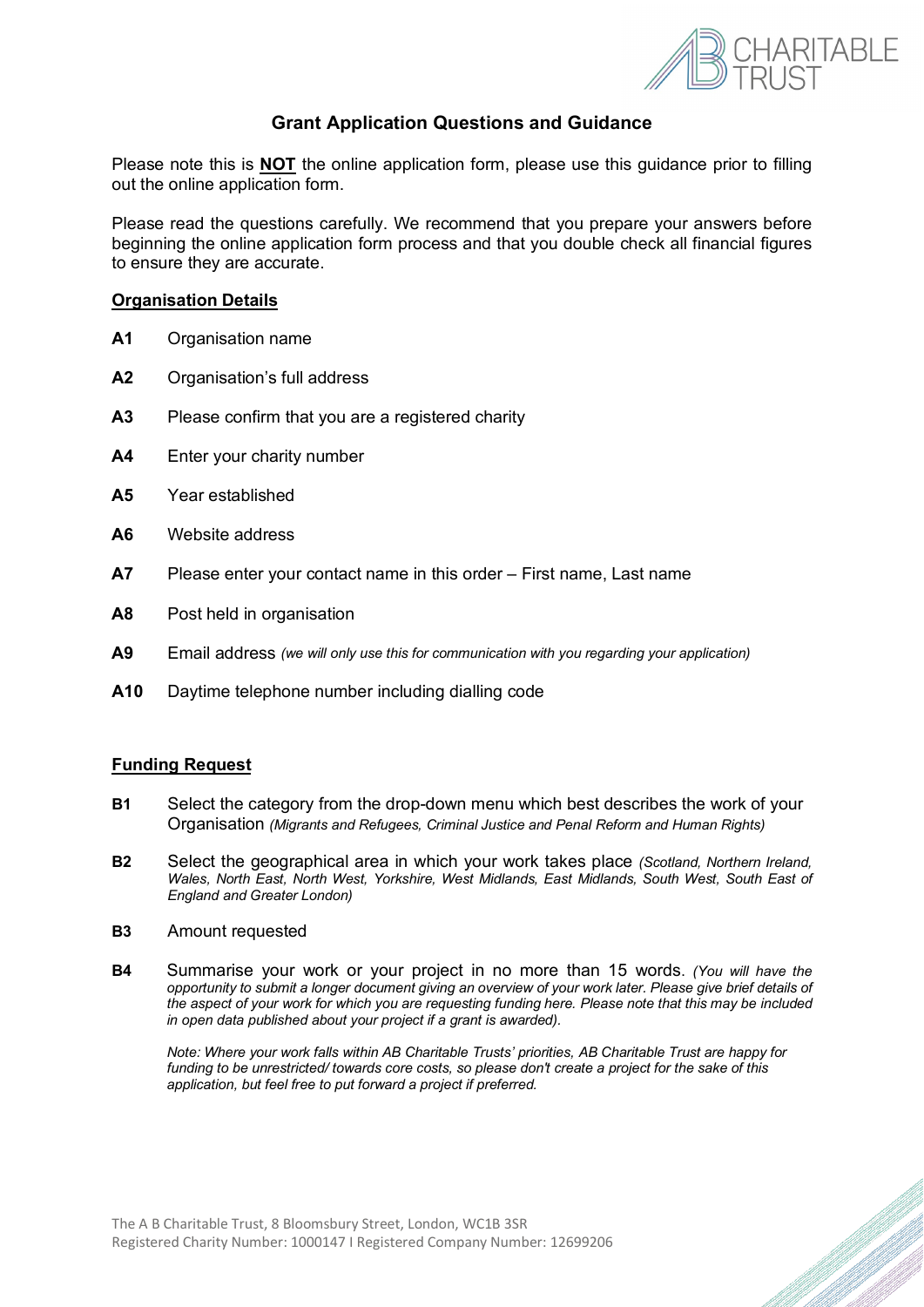### **Financial Information**

Please complete the next set of questions below taking the figures as applicable from your latest accounts/certified statements, signed by the auditors/independent examiners.

**C1** What is the date of your latest audited accounts/independently examined accounts?

*(DD/MM/YY)*

- **C2** Income *(what were the total income resources as shown in your last set of accounts?)*
- **C3** Expenditure *(what were the total resources expended as shown in your last set of accounts?)*
- **C4** Number of employees *(please give full time equivalent)*
- **C5** Number of volunteers
- **C6** Number of Trustees
- **C7** What is the average salary of your employees *(the cost of salaries excluding Employer's National Insurance/Social Security costs, divided by the number of full-time equivalent employees)*
- **C8** Please enter the top salary band for your organisation *(e.g. £XX,000 £XX,000)*
- **C9** Funding from government/local authority *(How much, if any, did you receive from government*  sources (local/ central government grants or contracts, including Legal Aid Agency funding) as shown in *your last set of accounts?*
- **C10** Other funders *(please provide the names of up to five of your main non-government funders e.g. trusts and foundations)*
- **C11** If you would like to give us any additional information, please use this box

#### **Supporting Documents**

Please attach the following financial documents in order to complete your application.

- **D1** Please attach your latest certified accounts. *Note: We require these to be signed by the Trustees and by the auditor/independent examiner.*
- **D2** Please attach draft accounts/final figures (including total income, expenditure and surplus/deficit) for your most recent financial year if you do not have signed accounts available.
- **D3** Please attach the forecasted/projected income, expenditure and surplus/deficit for the current financial year
- **D4** If your financial year is ending within the next 4 months, please also provide projections for the following financial year

# **D5 Please provide an overview of your work/funding proposal** *Note: using a maximum of two sides of A4 - and including, for example, background, aims and*

- *objectives, activities and achievements. The summary should be in Microsoft Word format. If you are requesting project funding, please ensure you include a budget within this document to break down the total cost of the project this funding would contribute towards.*
- **D6** Please attach your safeguarding policy
- **D7** Please attach your constitution or governing document